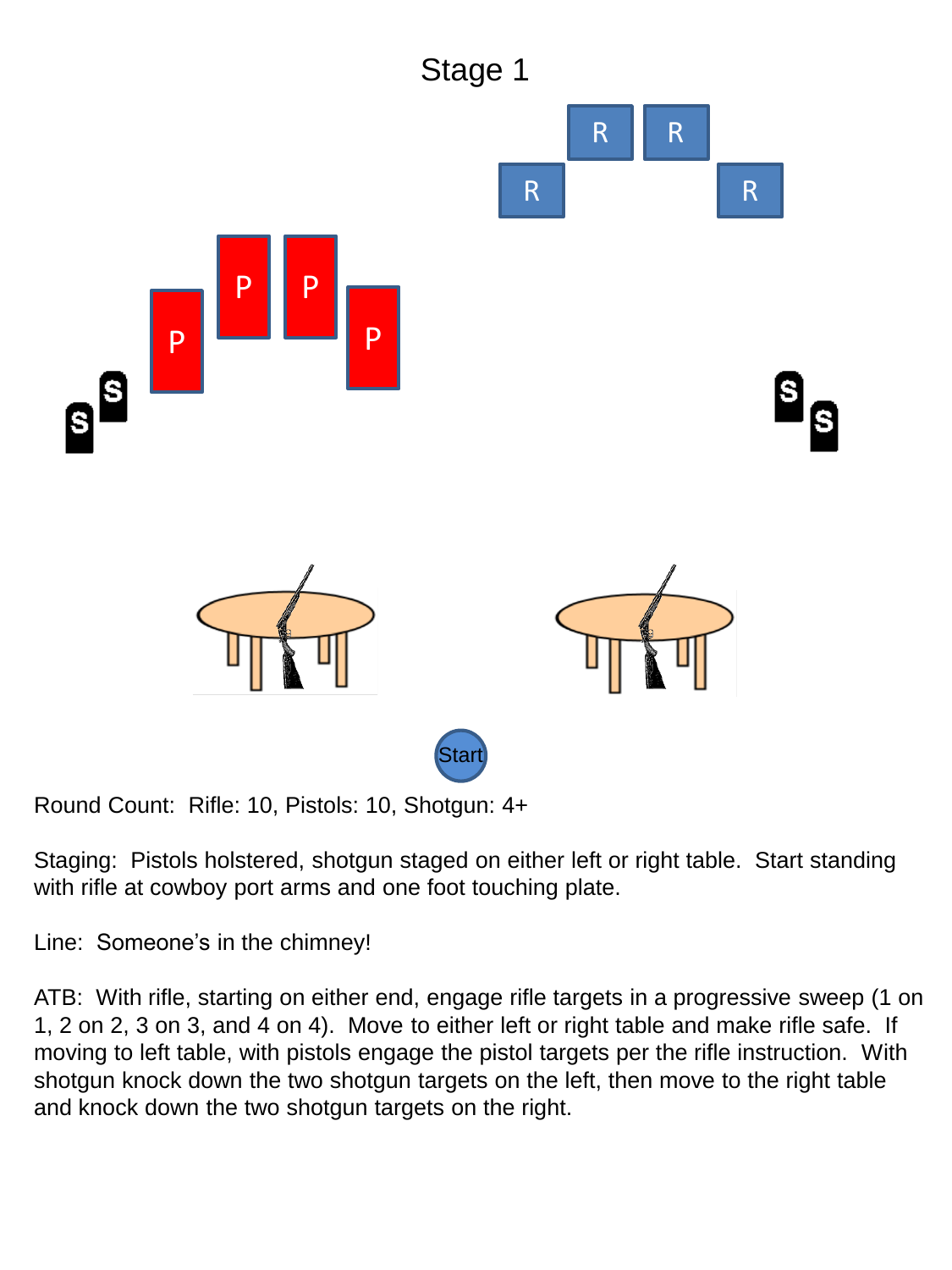

Staging: Pistols holstered, shotgun staged on right table. Start standing with rifle in hands and one foot touching plate.

Line: Watch it! Reindeer poop!

ATB: With rifle engage rifle targets by first triple taping an inside target, then double tap an outside target, repeat instructions with next five rounds engaging the other two targets. Next move to right table and make rifle safe. With shotgun knock down the two shotgun targets on the right, then take shotgun to left table and make safe. Next with pistols engage pistol targets per rifle instructions. Then with shotgun knock down the two shotgun targets on the left.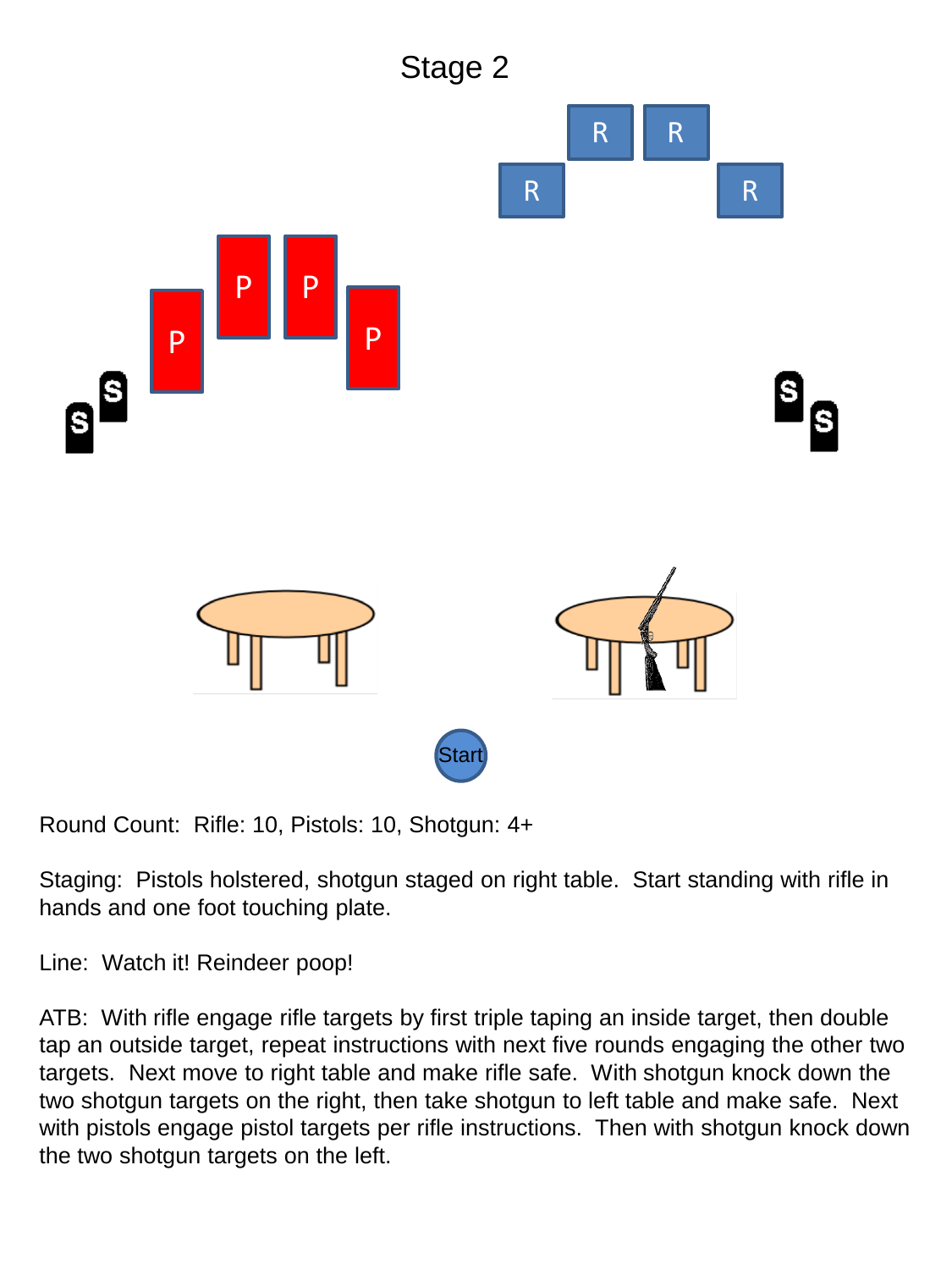

Staging: Pistols holstered, rifle and shotgun staged on the right table. Start standing behind either left or right table holding gift box in both hands.

Line: I hope something good is in here!

ATB: Place box on table. Guns may be shot in any order as long as rifle isn't shot last. If starting behind left table, with pistols engage pistol targets in two five round Nevada sweeps. Move to right table and with rifle engage rifle targets per pistol instructions. With shotgun knock down the shotgun targets in any order. After use, long guns may be made safe on either table.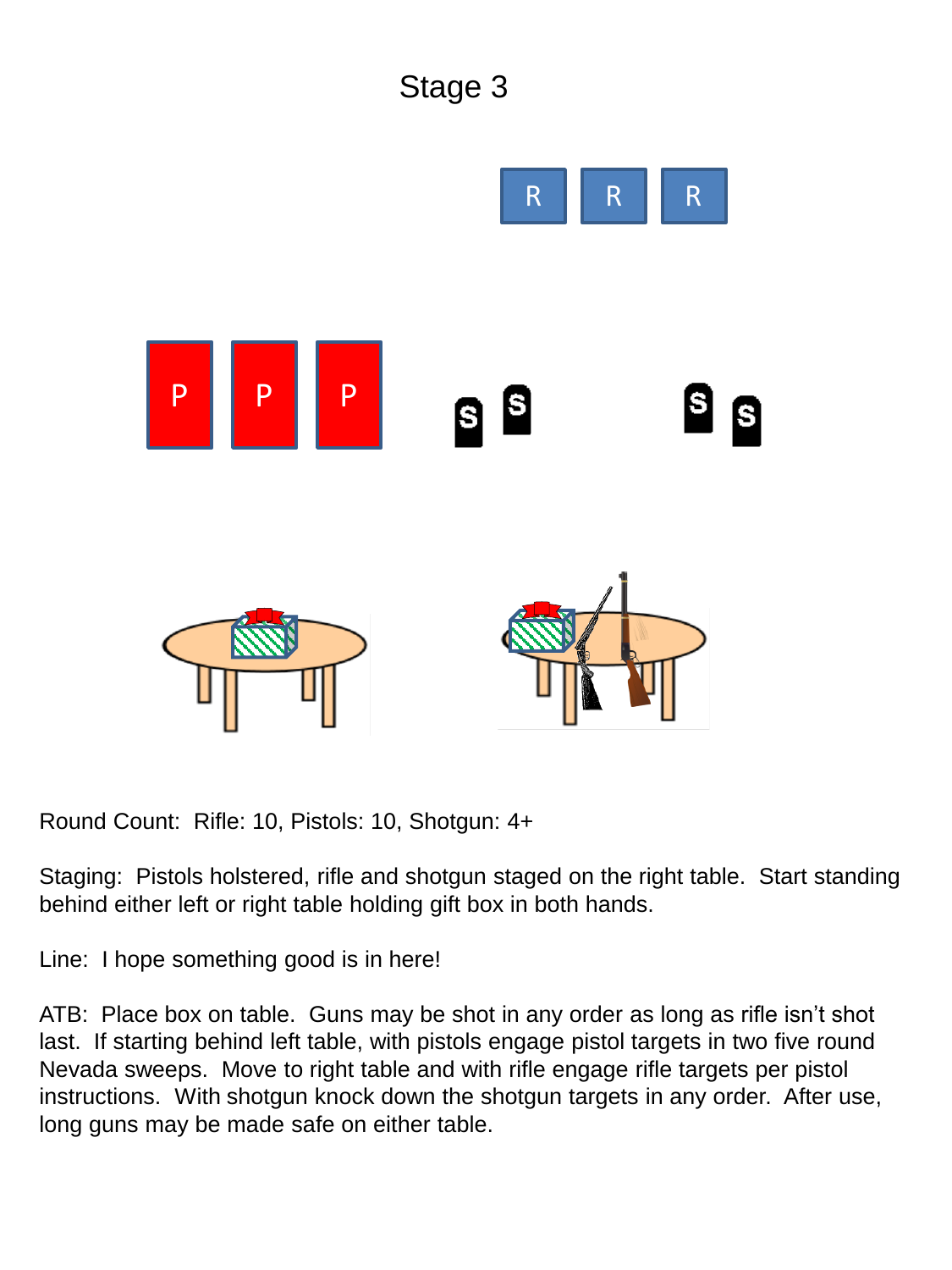

Staging: Pistols holstered, rifle and shotgun staged on the right table. Start standing behind either left or right table both hands on your hat.

Line: Trust me Santa, I've been good! (Kinda)

ATB: Guns may be shot in any order as long as rifle isn't shot last. If starting behind right table, with rifle engage rifle targets with 5 rounds in a 3-1-1 sweep starting from either end. Repeat instructions with the next 5 rounds. With shotgun knock down the shotgun targets in any order. Long guns may be made safe on either table. Move to left table and with pistols engage pistol targets per rifle instructions.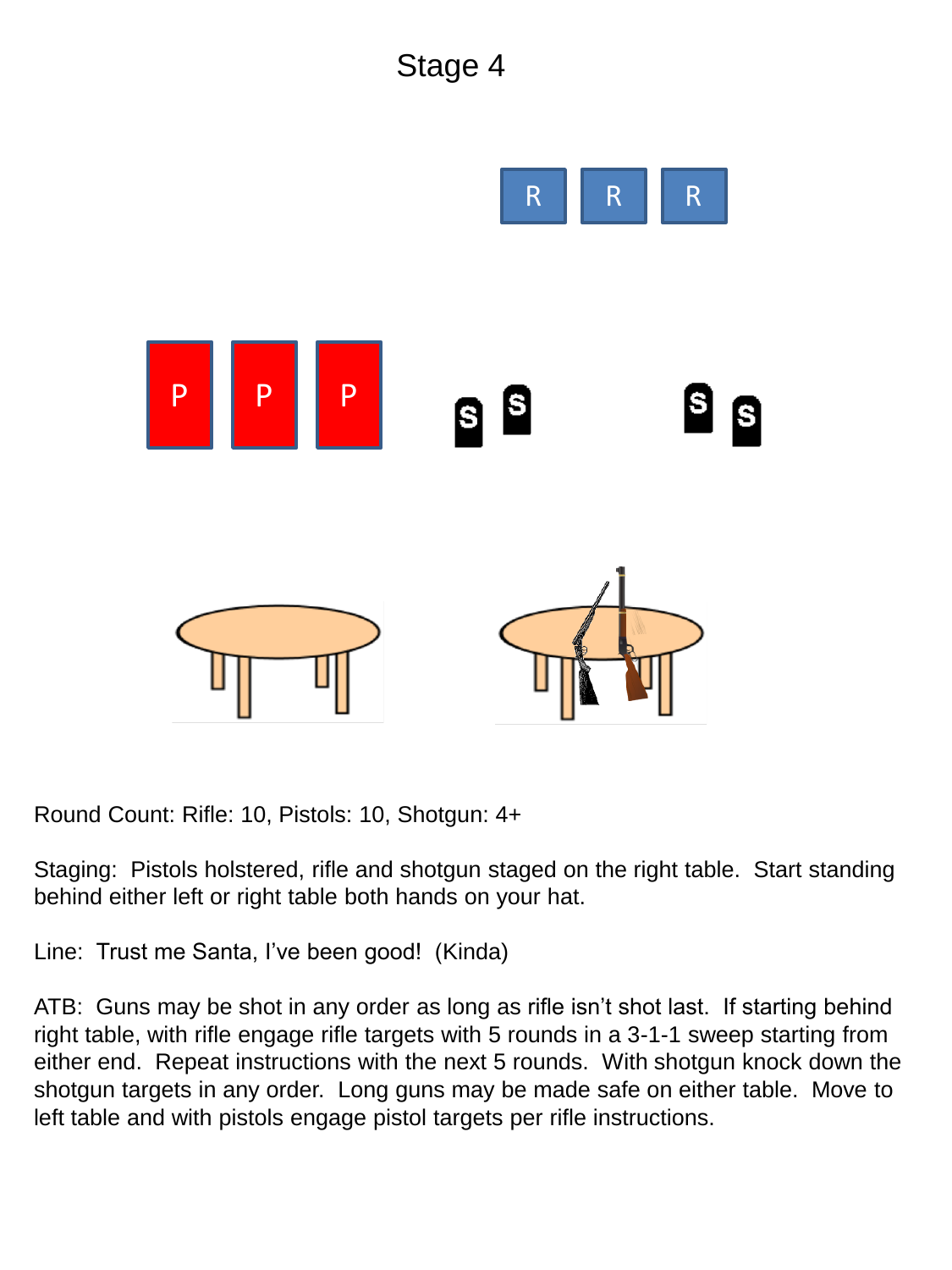

Stage 5





Round Count: Rifle: 10, Pistols: 10, Shotgun: 4+

Staging: Pistols holstered, shotgun staged on table. Start standing with one foot touching the plate with rifle in hands.

Line: Who is jolly now!

ATB: With rifle place four rounds on middle target, then double tap sweep the three targets. Move to table and make rifle safe. Shooters choice which guns to use next. With pistols engage the targets per the rifle instructions and with shotgun knock down the four shotgun targets in any order.